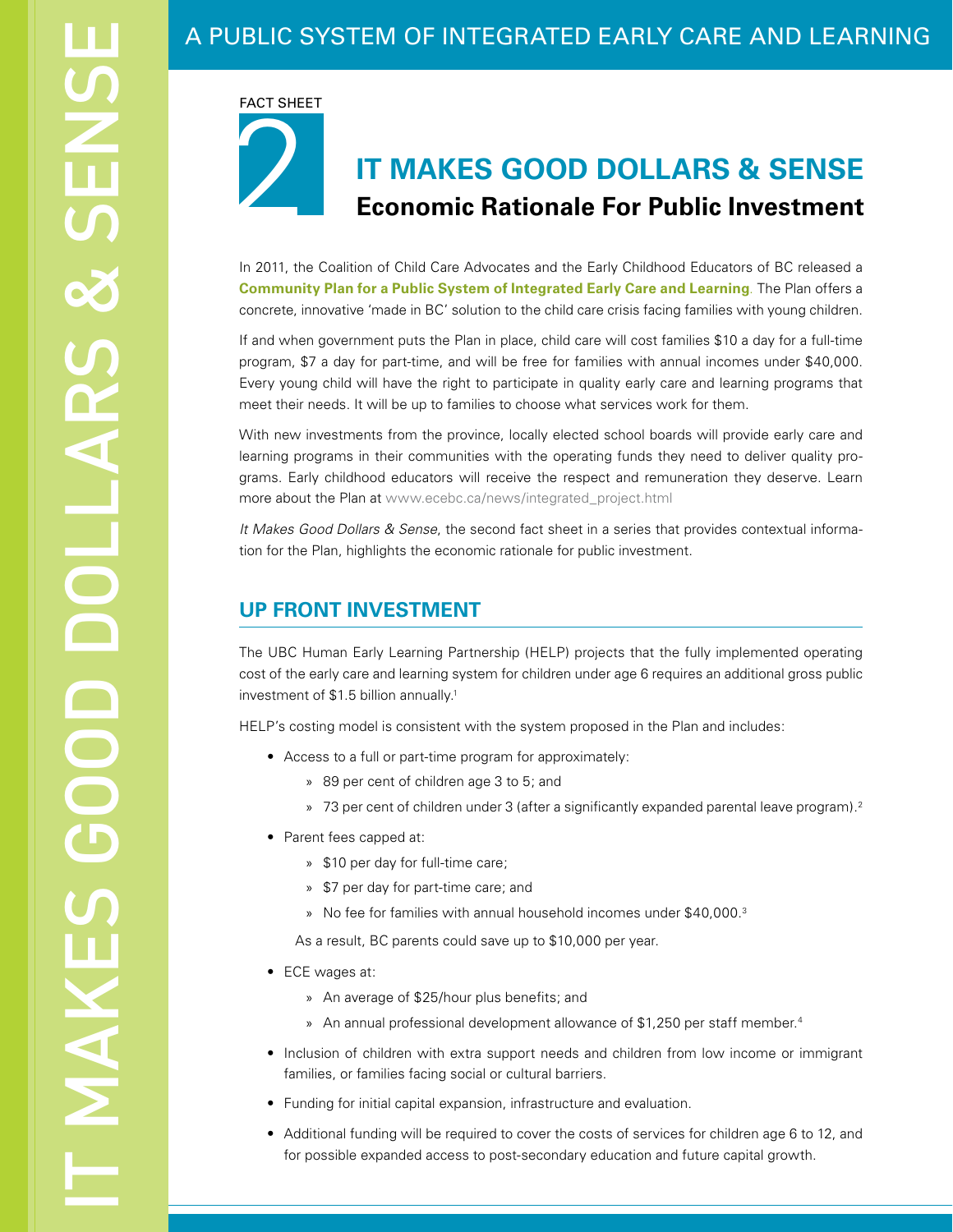

**Quebec's child care program, implemented 12 years ago, serves about half of Quebec children under the age of 5. It already pays for itself.**





# **SHORT AND LONG TERM RETURNS**

#### **In BC...**

While most BC mothers with young children are in the paid labour force, their participation rates are lower than the Canadian average.

- BC mothers whose youngest child is age 3 to 15 have the lowest labour force participation in Canada.
- BC mothers whose youngest child is 2 and under have the second lowest participation rate.<sup>5</sup>

The evidence suggests that with access to affordable, quality child care, more BC mothers will enter the paid labour force.

- As part of a comprehensive family policy that includes more family time and resources, HELP projects that child care costs would be offset by an estimated:
	- » \$500 million in additional taxes paid by early childhood educators and from an estimated 17,000 more working mothers; and
	- » \$300 million in business savings from, for example, a reduced need to train and recruit workers to replace parents who currently find it hard to return to work after they have children.<sup>6</sup>

#### **Meanwhile, in Quebec...**

- The province's child care program, implemented 12 years ago, serves about half of Quebec children under the age of 5. It already pays for itself.
- Quebec's program helped 70,000 women with young children—who, without access to child care, would not to be working—to enter the labour force, a 3.8 per cent increase in women's employment overall.
- The ripple effect of working mothers' employment contributed an additional \$5.2 billion to the provincial economy and increased Quebec's GDP by 1.7 per cent.
- The impact of working mothers' increased purchasing power and taxes paid, along with reduced social transfers, means that for every dollar Quebec invests in its child care system:
	- » Quebec recovers \$1.05—which more than pays for its \$1.6 billion annual investment; and
	- » Ottawa recovers 44 cents—for an additional \$700 million in revenue.<sup>7</sup>

#### **Across Canada...**

Recent studies document<sup>8</sup>:

- A return of \$2.54 for every dollar invested in the type of system proposed in the Plan;
- Investing in child care has a bigger job multiplier effect than any other sector, with more employment per dollar of activity; and
- Public investments in early care and learning systems pay for themselves.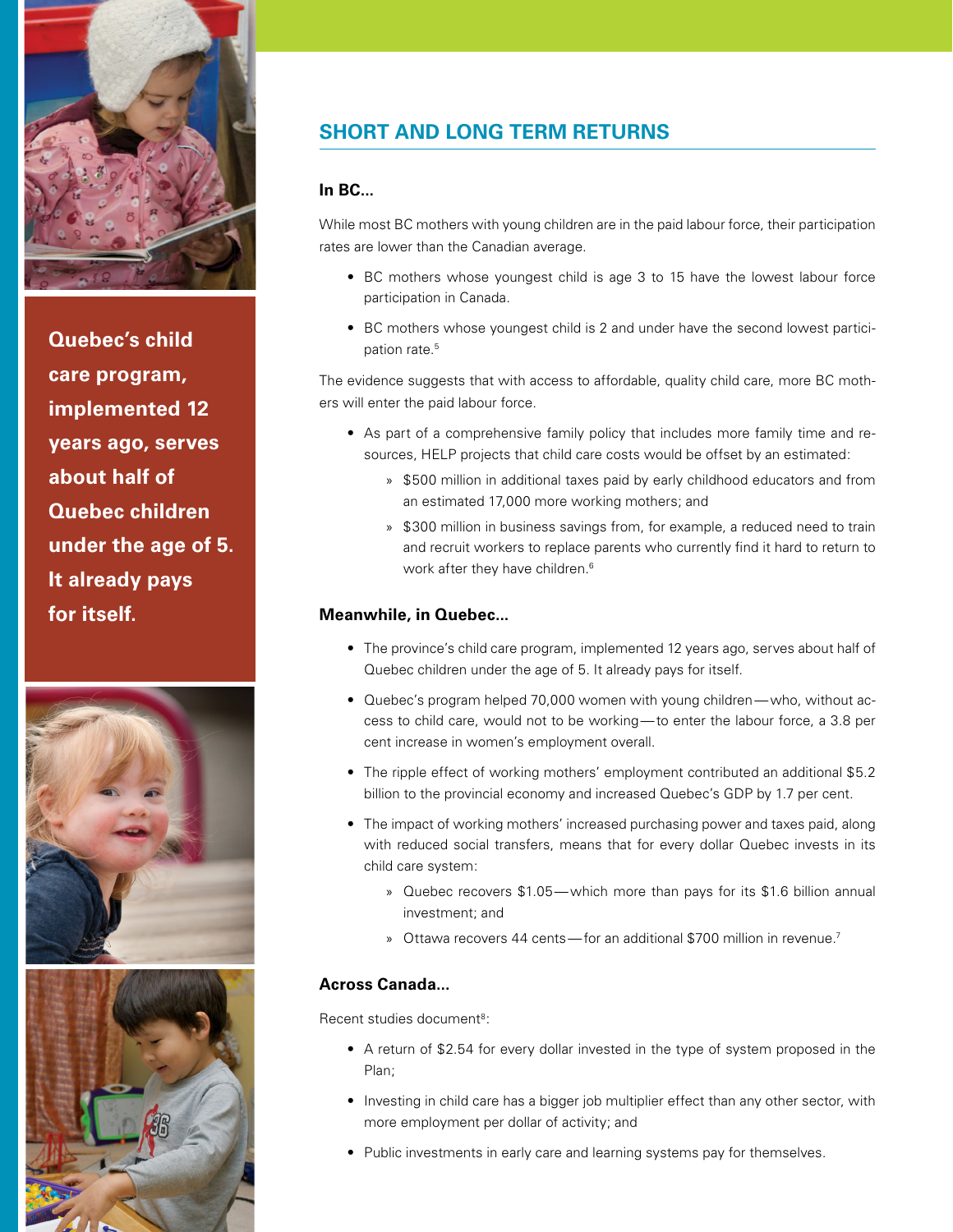

### **WE CAN AFFORD IT**

Governments find money for the things they view as priorities. For example:

- Between 2002 and 2009, Canadians increased public spending on health care by more than \$22 billion annually, after adjusting for inflation.<sup>9</sup>
- In 2006, the federal government began to phase in a 2 per cent reduction to the GST.<sup>10</sup> This decision cost the federal government over \$6 billion annually—or 60 per cent of the cost to make quality, affordable child care broadly accessible across Canada.11

## **WHAT DO WE SPEND NOW?**

- The Organisation for Economic Co-operation and Development (OECD) ranks Canada last for investing in child care services for children under 6.12
- UNICEF ranks Canada last among OECD countries for investing in families with children under 6.<sup>13</sup>
- The BC government currently budgets about \$300 million for child care from birth to age 12.<sup>14</sup> This includes federal transfers for child care of around \$80 million a year.15
- Federal and provincial spending on child care for children under 6—including full school-day Kindergarten and the child care tax deduction—accounts for only 0.28 per cent of provincial GDP.<sup>16</sup> This is less than half of the average of 0.7 per cent spent by developed (OECD) countries around the world, and well below the 1 per cent of GDP recommended by experts.17
- By comparison, BC spends \$8,357 annually per child in the K–12 public school system.<sup>18</sup> Spending on regulated child care in BC amounts to about \$382 per child from birth to age 12.<sup>19</sup> Parents pay the rest.
- Canada has the second highest child care fees for lone parent mothers amongst OECD countries.<sup>20</sup>
- Child care fees represent the second-largest expense for young families (after housing).<sup>21</sup>
- $\bullet$  The cost of regulated child care services reduces the take home pay of employed parents more than taxes.<sup>22</sup>

## **THE COST OF NOT INVESTING**

- Since 2001, the lack of ECEC workers has caused an estimated loss of 34,686 person-years of employment in other sectors.<sup>23</sup>
- Failure to invest in comprehensive family policies grounded in the kind of early care and learning system outlined in the Plan costs BC about \$400 billion annually.<sup>24</sup>
- The stress from work–life conflict among adults with young children costs the Canadian health care system \$2.5 billion annually and the child welfare system another \$1.2 billion per year.<sup>25</sup>